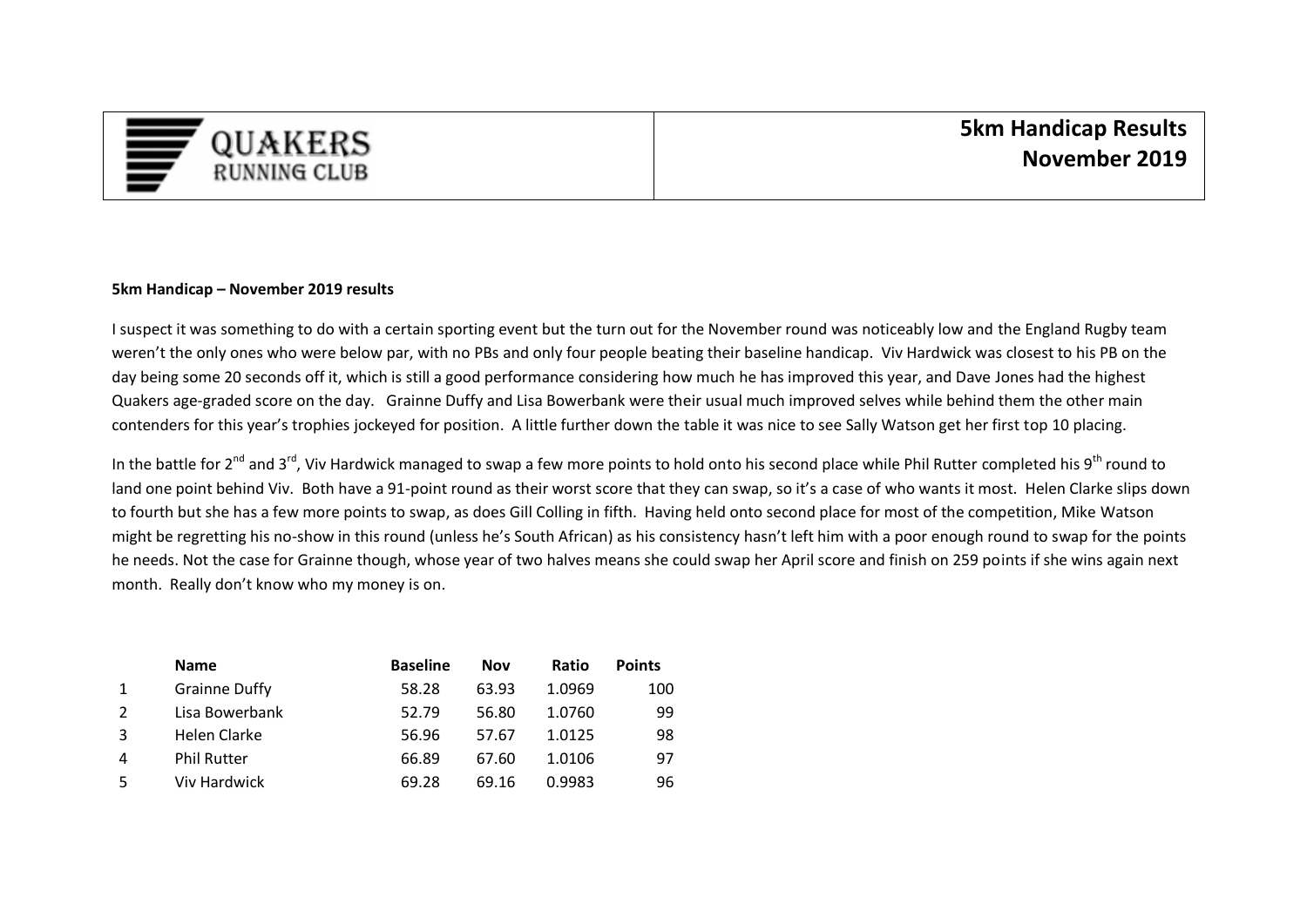| 6  | <b>Gill Colling</b>  | 66.34 | 65.77 | 0.9914 | 95 |
|----|----------------------|-------|-------|--------|----|
| 7  | Lin Gossage          | 60.78 | 58.89 | 0.9689 | 94 |
| 8  | Richie Payne         | 65.62 | 62.55 | 0.9532 | 93 |
| 9  | Dave Whittle         | 73.44 | 69.43 | 0.9454 | 92 |
| 10 | Sally Watson         | 46.45 | 43.40 | 0.9343 | 91 |
| 11 | Sally Singleton      | 69.19 | 63.01 | 0.9107 | 90 |
| 12 | Dave Jones           | 77.81 | 70.80 | 0.9099 | 89 |
| 13 | Alison Hardwick      | 68.38 | 61.54 | 0.9000 | 88 |
| 14 | Rachel Maddison      | 50.45 | 43.58 | 0.8638 | 87 |
| 15 | lan Hart             | 72.92 | 60.90 | 0.8352 | 86 |
| 16 | Rebecca Bowes        | 66.05 | 51.29 | 0.7765 | 85 |
| 17 | Rob Gillham          | 71.17 | 54.88 | 0.7711 | 84 |
| 18 | Sarah Watson         | 61.80 | 43.22 | 0.6994 | 83 |
| 19 | Gary Read            | 71.01 | 48.08 | 0.6771 | 82 |
| 20 | Gemma Marshall-Moore | 58.71 | 38.86 | 0.6619 | 81 |
| 21 | Claire Chapman       | 65.44 | 42.88 | 0.6553 | 80 |
| 22 | Tom Chapman          | 68.07 | 38.01 | 0.5584 | 79 |

|                | <b>Name</b>           | Jan | Feb | March | April     | May       | June      | July      | Aug | Sept | Oct | Nov | <b>Total</b> |
|----------------|-----------------------|-----|-----|-------|-----------|-----------|-----------|-----------|-----|------|-----|-----|--------------|
|                | <b>Emily Beaumont</b> | 98  | 99  | 99    | 99        | 94        | 98        | 99        | 99  | 98   |     | 0   | 883          |
| $\overline{2}$ | Viv Hardwick          | 96  | 0   | 96    | 96        | 96        | <b>NA</b> | 98        | 93  | 91   | 94  | 96  | 856          |
| 3              | <b>Phil Rutter</b>    | 91  | 0   |       | 94        | 93        | 92        | 97        | 98  | 96   | 97  | 97  | 855          |
| 4              | Helen Clarke          | NA  | 98  | 98    | 92        | <b>NA</b> | 87        | 91        | 92  | 99   | 98  | 98  | 853          |
| 5              | <b>Gill Colling</b>   | 100 | 0   | 97    | 93        | <b>NA</b> | 95        | 89        | 88  | 94   | 96  | 95  | 847          |
| 6              | Mike Watson           | 92  | 88  | 93    | 95        | 98        | 92        | <b>NA</b> | 95  | 95   | 93  | 0   | 841          |
|                | <b>Grainne Duffy</b>  | 82  | 93  | 92    | 78        | 95        | 97        | 0         | 100 | 0    | 100 | 100 | 837          |
| 8              | Michael King          | 95  | 95  | 91    | <b>NA</b> | 75        | 88        | 93        | 84  | 80   | 88  | 0   | 789          |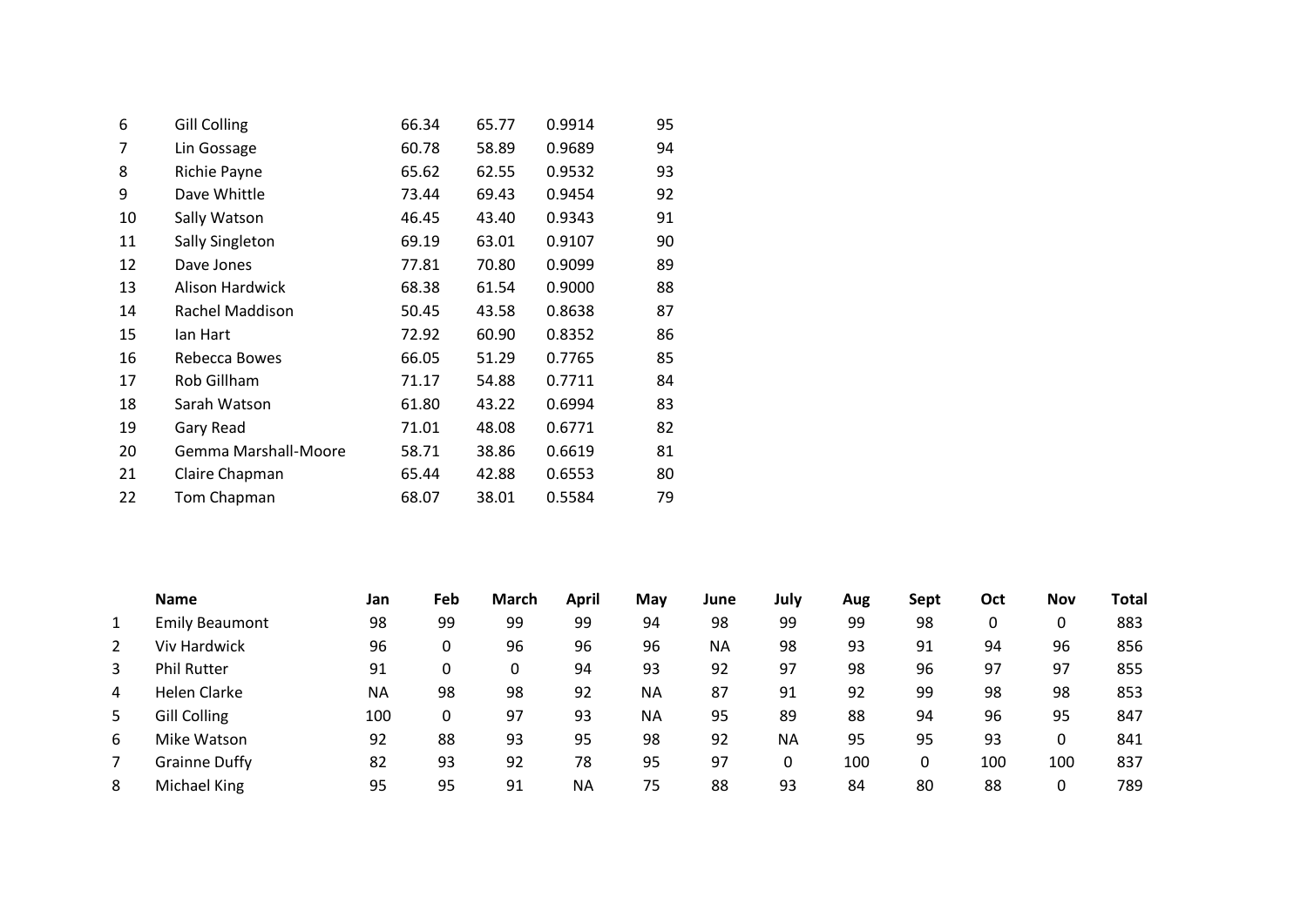| 9  | Dave Jones               | 83       | 74        | 90           | 0   | <b>NA</b>   | 85  | 68           | 94       | 84          | 95          | 89          | 762 |
|----|--------------------------|----------|-----------|--------------|-----|-------------|-----|--------------|----------|-------------|-------------|-------------|-----|
| 10 | lan Hart                 | 88       | 0         | 70           | 86  | 86          | 90  | 82           | 90       | 0           | 81          | 86          | 759 |
| 11 | Chris Land               | 87       | 86        | 89           | 67  | $\mathbf 0$ | 77  | 90           | 86       | 78          | 89          | 0           | 749 |
| 12 | Danny Gordon             | 79       | 90        | 86           | 77  | 79          | 80  | 81           | 83       | 86          | 0           | 0           | 741 |
| 13 | Dave Whittle             | 78       | 89        | $\mathbf{0}$ | 0   | 84          | 73  | 88           | 89       | 90          | 0           | 92          | 683 |
| 14 | David Ledgerwood         | 77       | 75        | 68           | 68  | 73          | 72  | 73           | 73       | 82          | $\Omega$    | 0           | 661 |
| 15 | Lisa Alderson            | 0        | 84        | 79           | 100 | 99          | 86  | 84           | 0        | 76          | 0           | 0           | 608 |
| 16 | <b>Rob Gillham</b>       | 56       | 73        | 78           | 84  | 71          | 0   | 72           | 0        | 0           | 85          | 84          | 603 |
| 17 | <b>Neil Gooding</b>      | 0        | $\pmb{0}$ | 83           | 76  | 81          | 88  | 87           | 91       | 93          | 0           | $\mathbf 0$ | 599 |
| 18 | Richie Payne             | 61       | 71        | 80           | 0   | 0           | 81  | 0            | 80       | 0           | 84          | 93          | 550 |
| 19 | Elizabeth Kennedy        | 67       | 0         | 72           | 0   | 64          | 82  | 85           | 81       | 87          | $\mathbf 0$ | $\mathbf 0$ | 538 |
| 20 | Rob Dent                 | 89       | 91        | $\mathbf{0}$ | 90  | 82          | 89  | $\mathbf 0$  | 0        | 88          | 0           | 0           | 529 |
| 21 | <b>Alison Hardwick</b>   | 58       | 0         | $\mathbf 0$  | 75  | 69          | 0   | 76           | 76       | 81          | 0           | 88          | 523 |
| 22 | Dave Thompson            | 84       | 97        | 94           | 0   | 72          | 79  | 92           | 0        | 0           | 0           | 0           | 518 |
| 23 | Julie Bell               | 86       | 0         | 0            | 89  | 89          | 75  | 0            | 82       | 92          | 0           | 0           | 513 |
| 24 | <b>April Corbett</b>     | 68       | 0         | 0            | 91  | 88          | 96  | 79           | 85       | 0           | $\Omega$    | 0           | 507 |
| 25 | Lin Gossage              | 0        | 72        | $\mathbf 0$  | 73  | 78          | 0   | 95           | 0        | 0           | 90          | 94          | 502 |
| 26 | Lisa Bowerbank           | 0        | 0         | $\mathbf 0$  | 0   | 100         | 100 | 100          | 0        | 0           | 99          | 99          | 498 |
| 27 | Peter Rowley             | 69       | 0         | 77           | 80  | 74          | 0   | 0            | 77       | 0           | 91          | 0           | 468 |
| 28 | Hannah Alderson          | 94       | 0         | 0            | 98  | 0           | 83  | 96           | 0        | 85          | 0           | 0           | 456 |
| 29 | <b>Stuart Hardcastle</b> | 81       | 96        | $\mathbf 0$  | 88  | 92          | 0   | $\mathbf 0$  | $\Omega$ | 0           | 92          | 0           | 449 |
| 30 | lan Bond                 | $\Omega$ | 77        | $\mathbf 0$  | 87  | 90          | 0   | 83           | 96       | 0           | $\mathbf 0$ | 0           | 433 |
| 31 | Paul Ryan                | 59       | 66        | $\mathbf 0$  | 63  | 63          | 0   | 71           | 0        | 0           | 79          | 0           | 401 |
| 32 | <b>Michael Kipling</b>   | 0        | 100       | 0            | 97  | $\mathbf 0$ | 93  | 94           | $\Omega$ | $\mathbf 0$ | 0           | 0           | 384 |
| 33 | lan Scott                | 0        | 0         | $\mathbf 0$  | 71  | 67          | 76  | 80           | 79       | 0           | $\Omega$    | 0           | 373 |
| 34 | Gary Read                | 51       | 0         | $\mathbf 0$  | 62  | $\mathbf 0$ | 0   | $\mathbf 0$  | 74       | 0           | 78          | 82          | 347 |
| 35 | Sally Singleton          | 0        | 83        | 87           | 83  | $\mathbf 0$ | 0   | 0            | 0        | 0           | 0           | 90          | 343 |
| 36 | Lee Morris               | 0        | 0         | 69           | 64  | 61          | 0   | $\mathbf 0$  | 72       | 75          | 0           | $\mathbf 0$ | 341 |
| 37 | Darren Alderson          | 73       | 79        | 82           | 85  | $\Omega$    | 0   | $\mathbf{0}$ | 0        | 0           | 0           | 0           | 319 |
| 38 | <b>Marc Ellis</b>        | 0        | 0         | 75           | 0   | 77          | 84  | 75           | 0        | $\mathbf 0$ | 0           | 0           | 311 |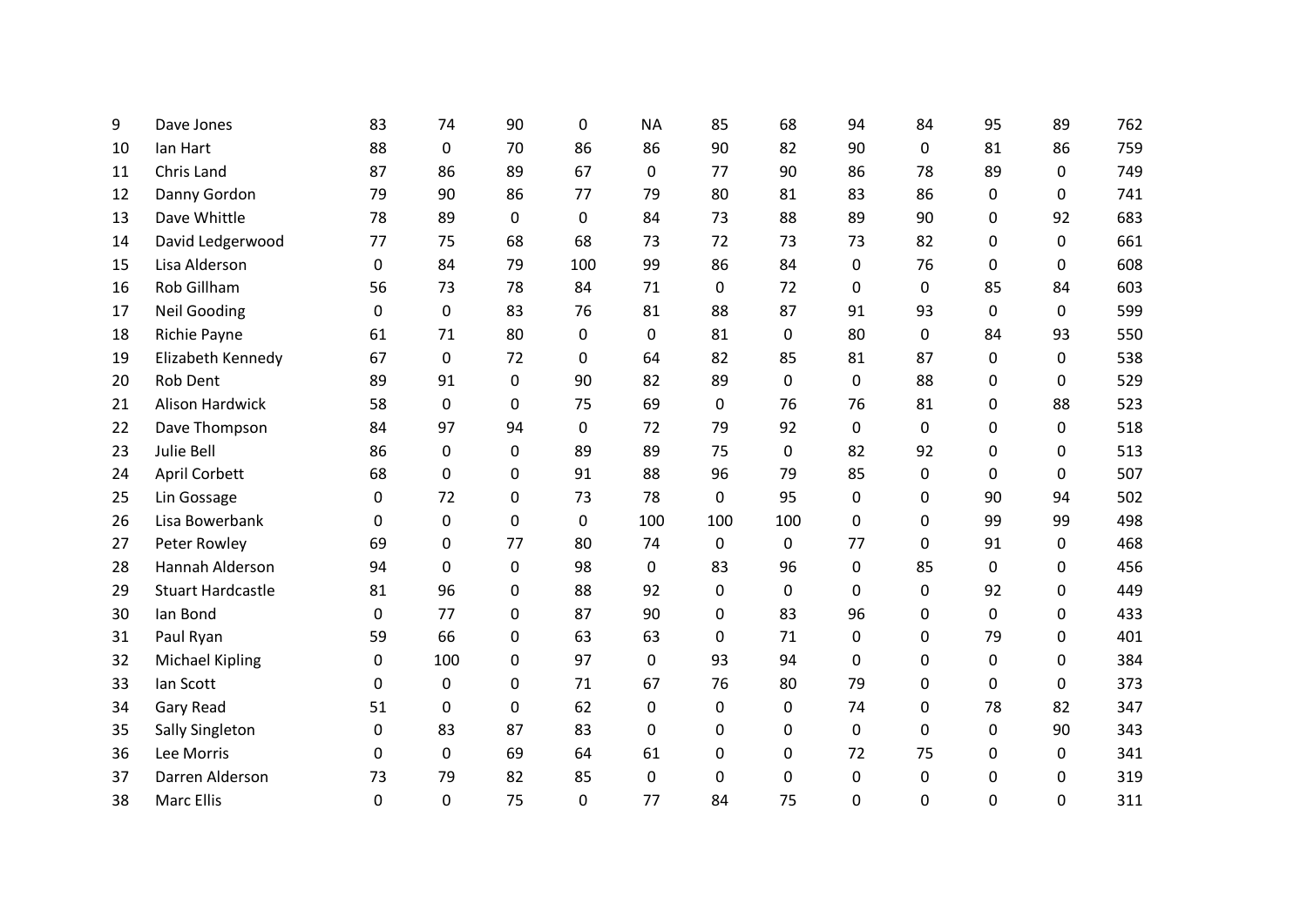| 39 | <b>Fred Tennant</b>        | 70          | 0           | 0            | 82 | 60          | 0  | $\mathbf 0$  | 0        | 0        | 82       | 0  | 294 |
|----|----------------------------|-------------|-------------|--------------|----|-------------|----|--------------|----------|----------|----------|----|-----|
| 40 | <b>Jeff Marriot</b>        | 0           | 68          | 71           | 0  | 0           | 0  | 74           | 78       | $\Omega$ | $\Omega$ | 0  | 291 |
| 41 | <b>Adrian Cottam</b>       | 99          | 0           | $\mathbf{0}$ | 0  | 91          | 0  | $\mathbf 0$  | 0        | 0        | 83       | 0  | 273 |
| 42 | <b>Brian Dixon</b>         | 0           | 92          | 95           | 0  | 76          | 0  | 0            | 0        | $\Omega$ | $\Omega$ | 0  | 263 |
| 43 | Michelle Scruby            | 0           | $\mathbf 0$ | 0            | 0  | $\mathbf 0$ | 74 | 78           | 0        | 0        | 86       | 0  | 238 |
| 44 | Janette Croft              | 0           | 87          | 81           | 0  | 68          | 0  | $\Omega$     | 0        | 0        | 0        | 0  | 236 |
| 45 | Anthony Corbett            | 66          | 0           | 0            | 79 | 0           | 0  | 86           | 0        | 0        | 0        | 0  | 231 |
| 46 | Nicola Darling             | 75          | 0           | 84           | 72 | $\Omega$    | 0  | $\Omega$     | 0        | $\Omega$ | 0        | 0  | 231 |
| 47 | Claire Chapman             | 80          | 0           | $\mathbf{0}$ | 0  | 59          | 0  | $\Omega$     | 0        | 89       | 0        | 80 | 228 |
| 48 | <b>Ed Griffiths</b>        | 65          | 0           | 75           | 0  | 0           | 0  | $\Omega$     | 0        | 83       | 0        | 0  | 223 |
| 49 | Gemma Marshall-Moore       | 0           | 0           | 66           | 0  | 0           | 0  | 67           | 0        | 74       | 0        | 81 | 207 |
| 50 | <b>Olly Marshall-Moore</b> | $\Omega$    | 0           | 64           | 0  | 0           | 0  | 66           | 0        | 73       | 0        | 0  | 203 |
| 51 | Rachel Maddison            | 57          | 0           | 0            | 69 | 0           | 0  | 0            | 75       | 0        | 0        | 87 | 201 |
| 52 | Rebecca Howard             | 0           | 94          | 100          | 0  | 0           | 0  | 0            | 0        | 0        | 0        | 0  | 194 |
| 53 | Andrew Vernon              | 97          | 0           | 88           | 0  | 0           | 0  | 0            | 0        | 0        | 0        | 0  | 185 |
| 54 | Tom Chapman                | 85          | 0           | 0            | 0  | $\Omega$    | 0  | $\Omega$     | 0        | 100      | 0        | 79 | 185 |
| 55 | <b>Julie Russell</b>       | 0           | 81          | 0            | 0  | 97          | 0  | $\mathbf{0}$ | 0        | 0        | 0        | 0  | 178 |
| 56 | <b>Malcolm Hewitson</b>    | 90          | 76          | $\Omega$     | 0  | 0           | 0  | $\mathbf{0}$ | 0        | 0        | 0        | 0  | 166 |
| 57 | Wendy Thompson             | 0           | 85          | 0            | 0  | 0           | 0  | 77           | 0        | 0        | 0        | 0  | 162 |
| 58 | Sally Watson               | 0           | 0           | 76           | 0  | 83          | 0  | 0            | 0        | 0        | 0        | 91 | 159 |
| 59 | Ty Hankinson               | 76          | 80          | 0            | 0  | 0           | 0  | 0            | 0        | 0        | 0        | 0  | 156 |
| 60 | Andrew Dixon               | 0           | 0           | 0            | 0  | 57          | 0  | 0            | 97       | 0        | 0        | 0  | 154 |
| 61 | Phil Clarke                | 71          | 0           | $\Omega$     | 81 | $\Omega$    | 0  | $\Omega$     | 0        | $\Omega$ | 0        | 0  | 152 |
| 62 | John McGrath               | 0           | 0           | 0            | 0  | $\mathbf 0$ | 0  | 70           | $\Omega$ | 77       | 0        | 0  | 147 |
| 63 | Ashleigh Atkinson          | $\Omega$    | 0           | $\mathbf 0$  | 66 | $\Omega$    | 78 | $\Omega$     | 0        | $\Omega$ | $\Omega$ | 0  | 144 |
| 64 | Kelly Smith                | 64          | 0           | $\mathbf 0$  | 0  | $\mathbf 0$ | 0  | $\mathbf{0}$ | 0        | 0        | 80       | 0  | 144 |
| 65 | Dave Todd                  | 72          | 0           | $\mathbf 0$  | 70 | 0           | 0  | $\mathbf{0}$ | 0        | $\Omega$ | $\Omega$ | 0  | 142 |
| 66 | Iain Clyde                 | $\mathbf 0$ | 69          | 73           | 0  | $\mathbf 0$ | 0  | 0            | 0        | 0        | 0        | 0  | 142 |
| 67 | Dawn Johnston              | 62          | 78          | $\Omega$     | 0  | $\Omega$    | 0  | 0            | 0        | 0        | 0        | 0  | 140 |
| 68 | Michael Joyeux             | 74          | 65          | $\mathbf 0$  | 0  | 0           | 0  | $\Omega$     | 0        | 0        | 0        | 0  | 139 |